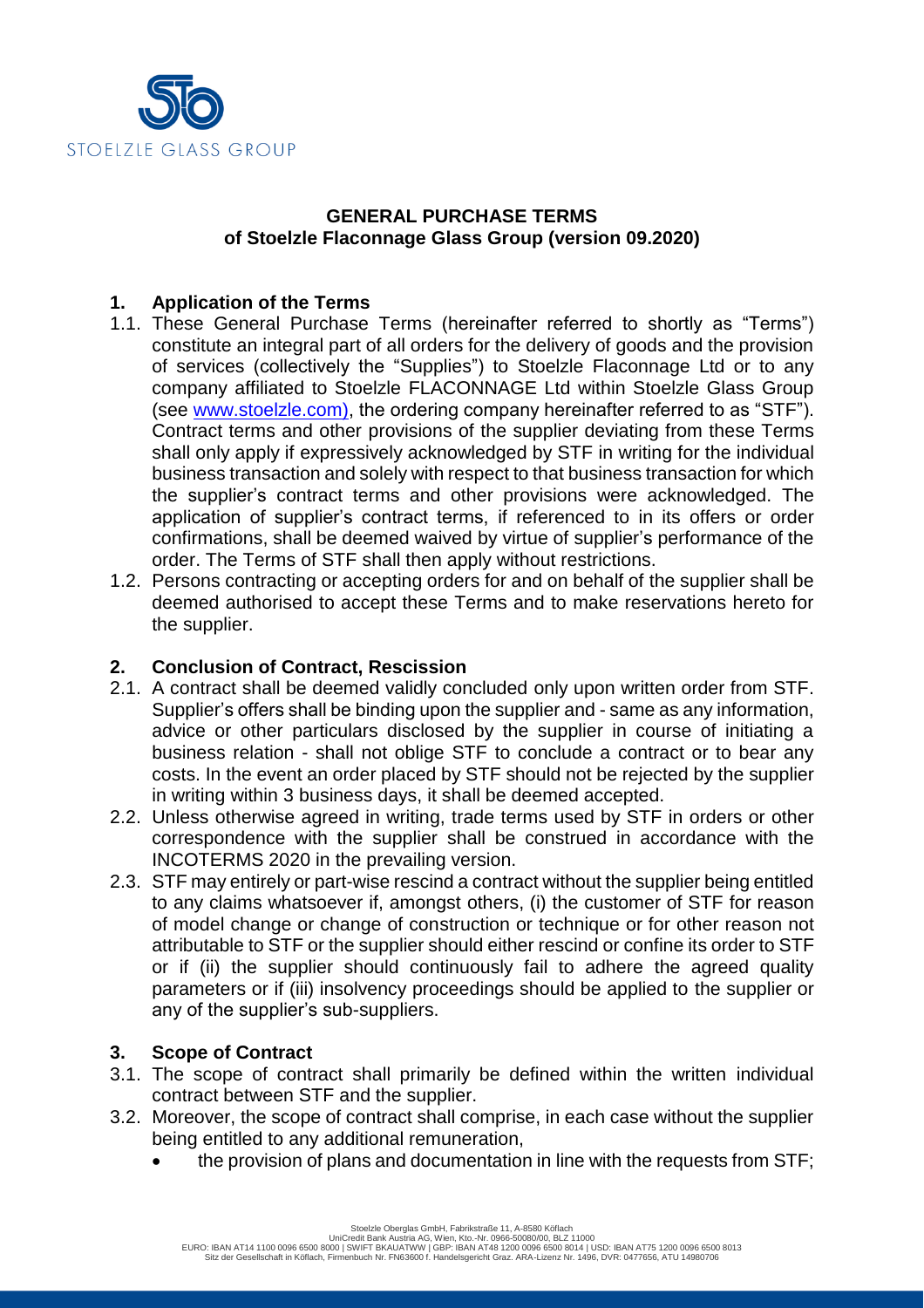

- the provision of certificates on testing of materials and declarations on conformity;
- the provision of material patterns and samples of Supplies;
- the delivery to the premises of STF or to a destination else nominated by STF, including unloading; and
- the packaging of the Supplies in a manner appropriate for transport.

# **4. Quality and Environment**

- 4.1. The supplier shall provide the Supplies in such manner that they fully comply with the commonly expected, expressively agreed or such purpose as corresponds to the nature of the business transaction. The supplier shall on its own gain information on all circumstances relevant thereto. The supplier shall always observe all laws, ordinances (as in particular regulations as to work safety, machinery safety and electrical engineering), directives, standards (as in particular harmonised European Standards, DIN Standards and VDE Standards), rules, industrial standards and orders from authorities, applicable at the Supplies' destination with respect to the Supplies' construction, quality and safety, as well as CE marking. The technical delivery specifications applicable at STF for the delivery of machinery and systems shall be provided upon supplier's demand and may be downloaded under www.stoelzle.com. STF may demand as part of the documentation test reports by an independent agency as to the provision of the Supplies in conformity with all relevant rules and regulations; the agency shall be selected by STF.
- 4.2. The supplier shall safeguard the quality and adequacy of the Supplies in such manner that appropriate inspection and controls may be conducted prior to and in course of the production. Such checks must be documented. STF may, without being obliged to, conduct such inspections and controls at the supplier's premises. The supplier, if so requested by STF, shall enter with STF into a quality management agreement. In the event that prototype- or outturn-samples where agreed or are necessary, the supplier may commence series production only upon expressive written approval from STF.
- 4.3. The supplier shall, within its business processes, consider all environmental and energy aspects. The supplier is aware that these aspects were taken into consideration by STF upon evaluation of supplier's offer and placement of the order.

# **5. Order Handling**

- 5.1. All correspondence referring to the order must state the order number from STF, else notifications shall in doubt not be deemed received by STF and invoices may not be paid.
- 5.2. In the event Supplies should comprise works performed by the supplier for STF or third parties at the premises of STF, the supplier shall procure that its personnel and other appointees will adhere to the legal and internal regulations on the prevention of accidents and fires, to the recognised rules on safety techniques and labour medicine and to the general and particular internal requirements at STF. The respective written instructions shall be provided upon supplier's demand and may be downloaded under [www.stoelzle.com.](http://www.stoelzle.com/) The supplier shall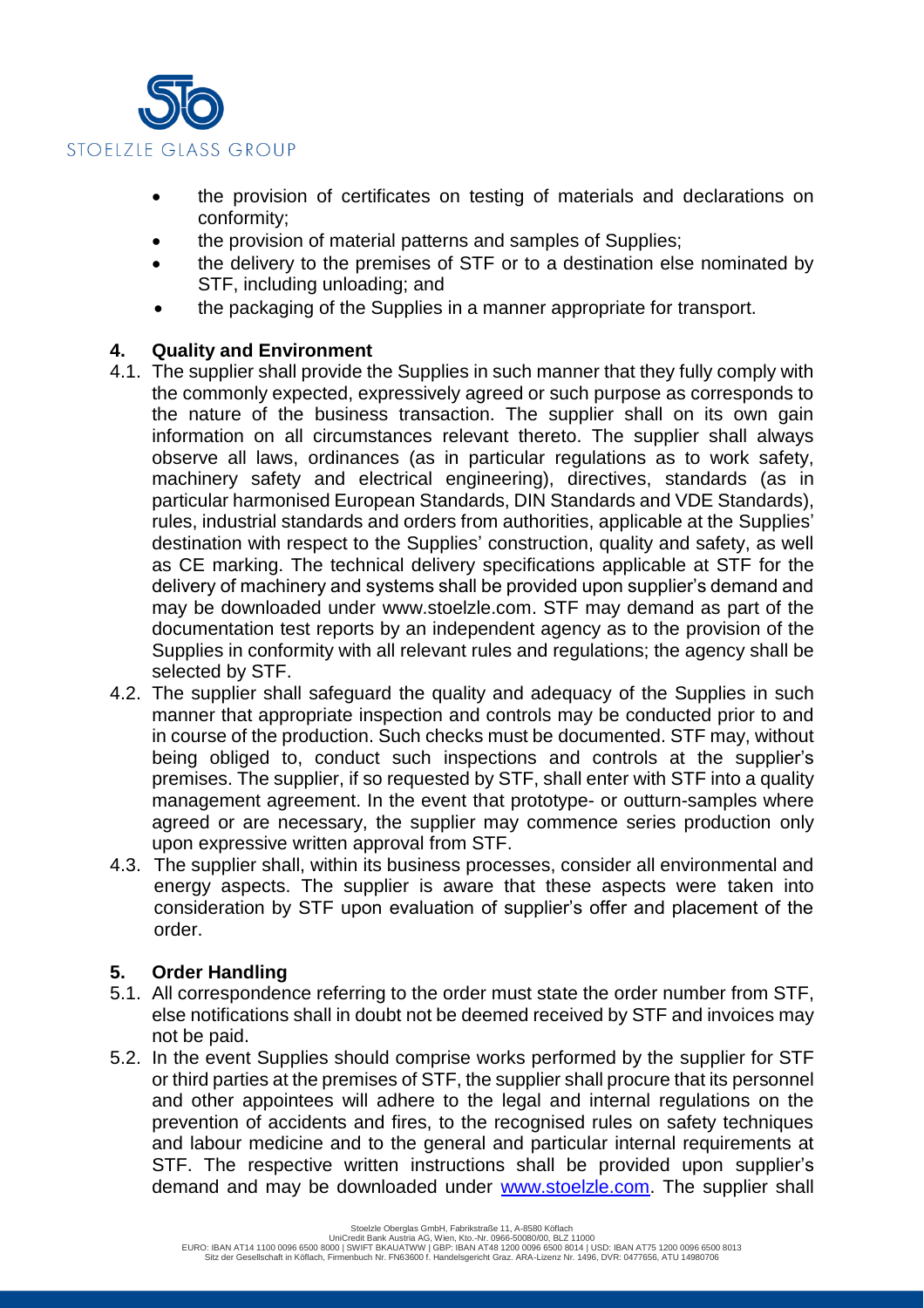

fully indemnify, and hold harmless, STF from any and all damages to persons and property that the supplier, its personnel and other appointees may suffer from performance of their duties at the premises of STF, except for damages caused by wilful conduct or gross negligence of STF or its personnel or appointees. Prior to commencement of the works the supplier must contact the safety engineers of STF.

- 5.3. In the event STF should store other than its own property for the purpose of being used by the supplier for the works at the premises of STF, STF shall be liable for loss or damage solely if caused by its wilful conduct or gross negligence.
- 5.4. Should the supplier for performance of the works request support from STF (assistance at unloading, temporary work force, provision of tools, energy and likewise services), STF shall be entitled to reasonable remuneration.

# **6. Delivery, Delay, Force Majeure**

- 6.1. Dates, terms and volumes of delivery as well as eventual part deliveries, if so agreed, shall be binding upon the supplier. This applies to the provision of the Supplies as well as of the relating technical documentation and the administrative and shipping documents. STF, to a reasonable extent, may alter its orders as to construction, manufacturer and delivery dates. Impacts, if any, of such alternations shall be settled on reasonable mutual basis.
- 6.2. Agreed delivery terms shall commence as of the date of the order, or, if STF reserved the right to call deliveries, as of the date of such call. The arrival date of the Supplies at the destination nominated by STF shall be the relevant date to determine on whether a specific delivery date or delivery term was met.
- 6.3. Unless otherwise agreed in writing partial deliveries shall not be allowed. STF shall not be obliged to accept excess deliveries. Deliveries, that arrived earlier than upon the agreed date may be returned or stored by STF at the cost and risk of the supplier.
- 6.4. Unless approved in writing by STF, the supplier may not subcontract, either in parts or in whole, or else transfer to third parties the order.
- 6.5. In the event of late delivery STF, irrespective of the causes of the delay, at its own discretion may either (i) rescind from the entire contract or parts thereof or (ii) insist on fulfilment of the contract. In either case STF may, at its own discretion, request from the supplier payment of either (i) the full amount of actual damages (including loss of profits, if any) caused by the delayed delivery or (ii) of liquidated damages, undependable from any fault on the supplier's side and not subject to any judicial adjustment, which, unless otherwise agreed with the supplier in the individual contract, shall be 5% of the total delivery value for each full week of delay and in the maximum 10% of the entire contract value. Acceptance by STF of delayed Supplies shall not be deemed a waiver of any remedies.
- 6.6. In the event of complaints by STF in respect of delivery dates, delivery terms or delivery volumes the supplier shall immediately take appropriate measures and inform in writing STF within 12 hours accordingly.
- 6.7. The supplier shall immediately inform STF in writing about any circumstances that are likely to prevent, hinder or delay proper performance of the order by the supplier.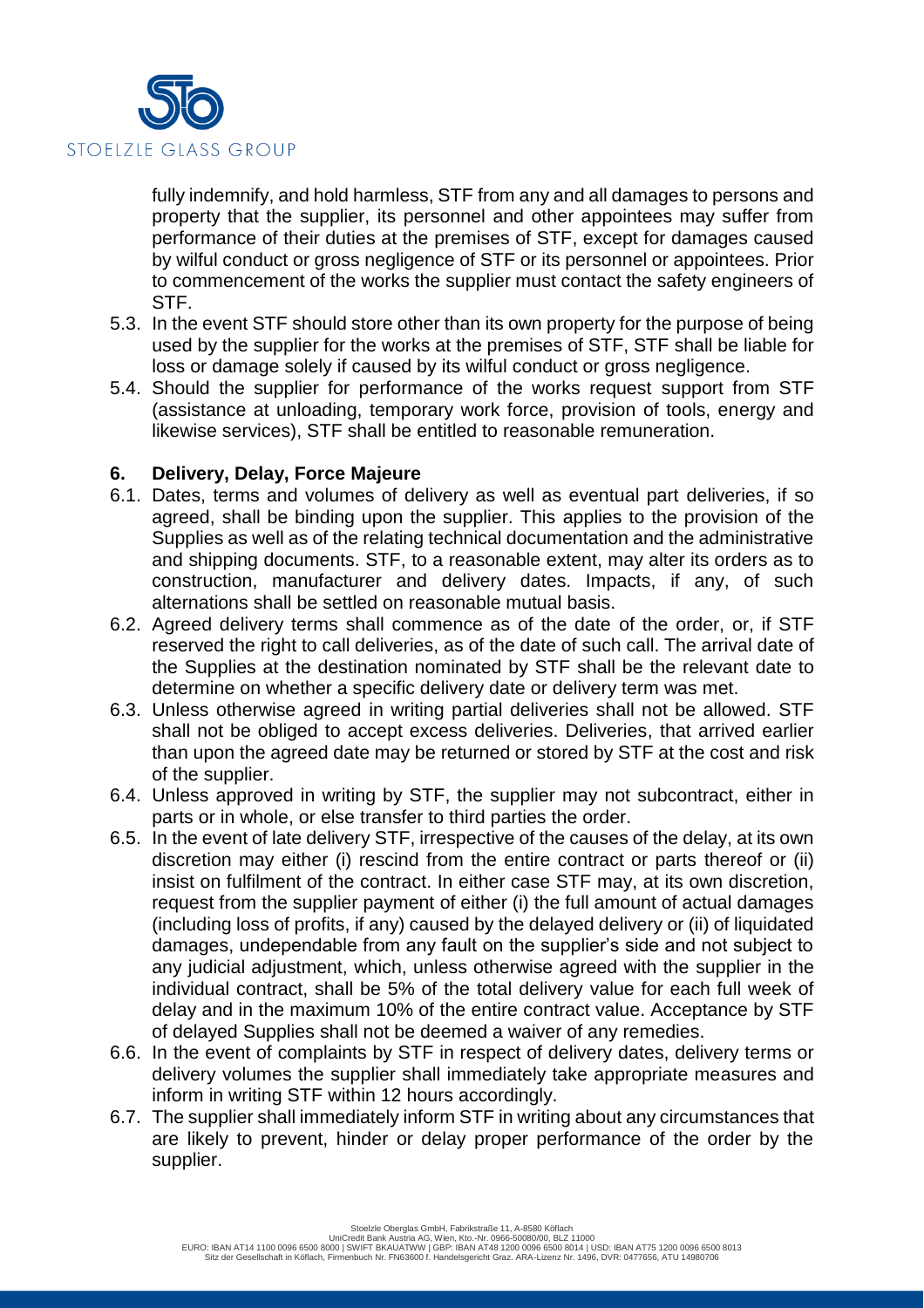

6.8. In particular the following circumstances shall be considered as grounds of force majeure if they occur after the conclusion of the contract or, when they have occurred before that time, if their effects where not clearly foreseen before the conclusion, and they prevent, hinder or delay the contractual obligations of STF or a third supplier: war; war risk; insurrection; blockade; requisition; embargo; recruiting up of personnel for military service; currency restrictions; export or import prohibitions or restrictions; restrictions in the use of power; labour conflicts; general shortage of labour, transport and materials; water shortage; fire; flood; storm; obstruction of railways; non-delivery, faulty or delayed delivery of raw materials and other auxiliary materials for the production; internal reduction or cancellation of the Supplies to be made by the supplier to STF by STF's customers; and any other circumstances beyond the control of STF. In the event of a case of force majeure STF may, at its option, either suspend performance of the contract or immediately or at a later stage cancel the contract. The supplier may not raise claims of any kind whatsoever against STF on the grounds of such suspension or cancellation. STF shall without delay notify the supplier of the occurrence of a case of force majeure and of its further intention in respect of the contract. In the event of a case of force majeure at the side of a third supplier of STF, STF shall be fully released from its duties of notification towards the supplier by forwarding the notification received from such other supplier. If so necessary, the supplier shall at its own cost and risk properly store the Supplies until acceptance by STF.

### **7. Shipment, Packing**

- 7.1. Deliveries without the shipping documents requested in the order shall not be deemed performance of the order and shall, at the cost and risk of the supplier, either be returned or stored until receipt of the missing documents. In the event the Supplies should contain dangerous substances the supplier shall always provide for a safety data sheet. In the event Supplies should be determined for export the supplier shall issue a customs declaration on the Supplies' origin and forward such declaration to STF no later than together with the first delivery.
- 7.2. Unless otherwise agreed in writing all deliveries shall be made free to the place of destination nominated by STF (DDP), in appropriate packing, customs, insurance and other expenses paid. The supplier shall bare any risk until acceptance of the Supplies by STF or its appointees at such place of destination that was agreed for the deliveries to be made. Deliveries shall be accepted at the destination only during regular working hours.
- 7.3. All deliveries must be packed in a manner appropriate for transport. Packing instructions, if any, from STF must by all means be observed. Wood used for packing always needs to comply with the prevailing European Phytosanitary requirements. Dummies and packaging material, unless expressively requested within the supplier's invoice and shipping documents, shall not be returned by STF. Packaging materials, upon respective request from STF, shall be taken back and disposed by the supplier in accordance with prevailing environmental standards, free of cost. Special packaging made available to the supplier by STF shall remain ownership of STF; the supplier shall be liable to STF in the event of damages or loss of special packaging.

Stoelzle Oberglas GmbH, Fabrikstraße 11, A-8580 Köflach UniCredit Bank Austria AG, Wien, Kto.-Nr. 0966-50080/00, BLZ 11000<br>EURO: IBAN AT14 1100 0096 6500 8000 | SWIFT BKAUATWW | GBP: IBAN AT48 1200 0096 6500 8014 | USD: IBAN AT75 1200 0096 6500 8013 Sitz der Gesellschaft in Köflach, Firmenbuch Nr. FN63600 f. Handelsgericht Graz. ARA-Lizenz Nr. 1496, DVR: 0477656, ATU 14980706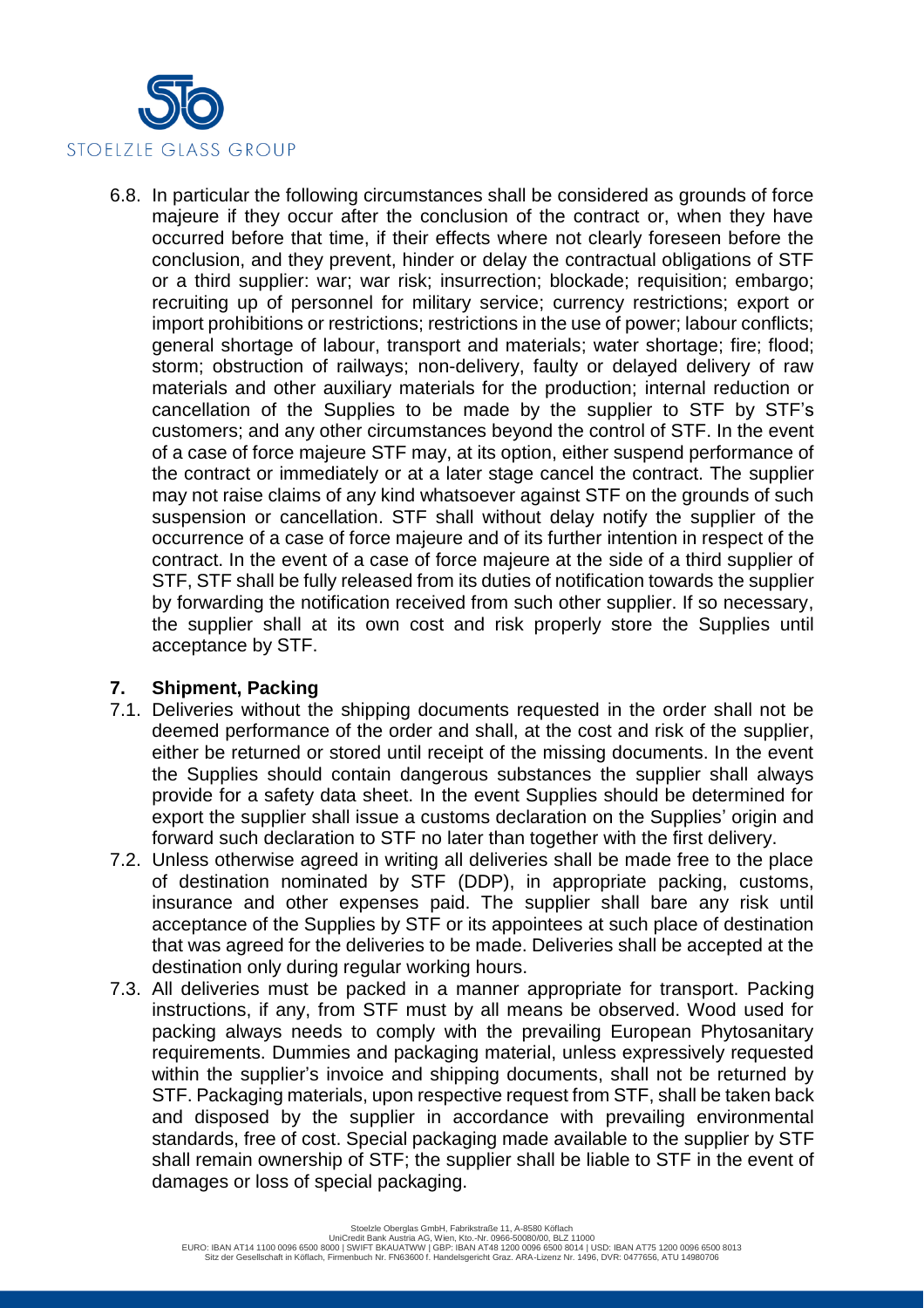

## **8. Transfer of Ownership and Risk**

- 8.1. The transfer of ownership in the Supplies to STF shall be made through acceptance by STF's appointees. In the event the supplier needs to install or further process the Supplies at the place of destination, the transfer of ownership shall be effected upon completion of such works and, if so agreed or customary, upon completion of a test run.
- 8.2. The risk in relation to damages or loss of the Supplies shall pass to STF upon transfer of the ownership in the Supplies to STF.
- 8.3. Take-over of the Supplies by STF shall by no means be deemed acknowledgement by STF of the Supplies' conformity with the contract and no waiver by STF of any remedies due to defective, late or else non-conforming delivery.

### **9. Prices**

9.1. Unless otherwise agreed in writing, all prices shall be invariable fixed prices that may for no reason whatsoever be increased.

#### **10. Invoicing, Payment**

- 10.1. Invoices shall be sent to STF in duplicate upon shipment of the Supplies but separated from the Supplies. Order number and order date must be referred to in each invoice, VAT must be separately stated.
- 10.2. Unless otherwise agreed, and to the extent permitted by compulsory law, all invoices of the supplier shall be payable within 14 days from receipt by STF of the invoice or the Supplies (whatever occurs later) within 75 days from receipt by STF of the invoice or the Supplies (whatever occurs later) without deduction. Supplies to be paid for on delivery shall be accepted by STF only if agreed.
- 10.3. All payments shall be made in GBP. In the event payment was agreed in a different currency, the GBP exchange rate as of the date of the order shall apply. All expenses related to money transfers, collection of documents and documentary letters of credit shall be borne by the supplier.
- 10.4. Payment shall by no means be deemed acknowledgement by STF of the Supplies' conformity with the contract and no waiver by STF of any remedies due to defective, late or else non-conforming delivery.
- 10.5. STF, within its ordinary course of business, may resell further process and else dispose of the Supplies even prior to payment hereof.
- 10.6. The supplier, without written approval from STF, may not assign, pledge or otherwise dispose of any accounts receivable towards STF.
- 10.7. In the event of negligent late payment STF shall pay interest at a rate of 1% above the prevailing 3-month British Pound Sterling (GBP). Costs of debt collection shall not be paid.
- 10.8. STF may offset against accounts payable to the supplier with any claims whatsoever that it might have towards the supplier, even if related to other business transactions.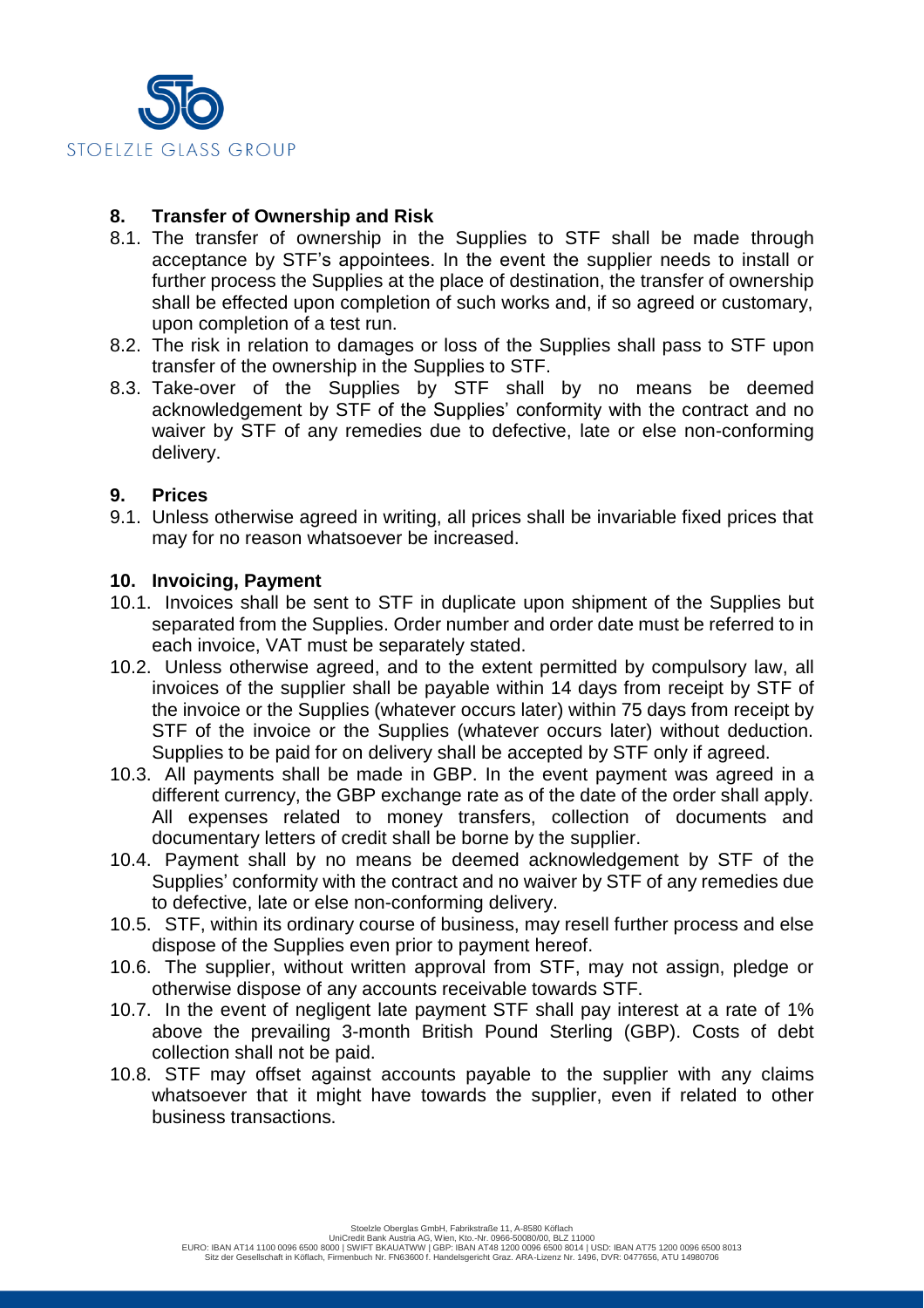

#### **11. Guarantee**

- 11.1. The Supplier, in the meaning of specifically warranted characteristics, guarantees that each delivery shall fully comply with all requirements from STF as well as with all legal rules, regulations and standards, is properly made and corresponds to the commonly expected characteristics as well as to the expressively agreed or to such characteristics, as correspond to the nature of the business transaction.
- 11.2. The term of guarantee shall be 24 months; in the event STF should resell the Supplies, either after processing or unchanged, to a third party the term of guarantee shall at least equal the warranty term agreed between STF and the third party. The term of guarantee shall commence (i) basically upon transfer of the Supplies to STF in accordance with Section 8 (in the event of hidden defects upon discovery hereof), (ii) in case of equipment, machinery and systems upon the acceptance date notified by STF in the written acceptance certificate and (iii) in the event of spare parts upon putting in operation the same. In the event Supplies may not be put into, or cannot remain in, operation due to inspection for defects or remedy of defects, the term of guarantee shall be prolonged accordingly. For parts that have been repaired or redelivered the term of guarantee shall newly commence as of the respective date. STF shall be expressively relieved from any duty to have Supplies immediately inspected for any defects. Notification by STF of defects shall be deemed timely if communicated to the Supplier within the term of guarantee. Claims relating to defective Supplies shall prescribe within 3 years from the date notified in writing.
- 11.3. In the event defective Supplies should require incoming inspection beyond customary procedures the Supplier shall bear the costs related hereto.
- 11.4. In the event of defective Supplies STF, irrespective of the defect affecting the entire delivery or only parts thereof, the defect being material or not material, the defect being remediable or not remediable, may at its own discretion (i) demand substitute supply (change) or remedy of the defect (improvement) free of cost, (ii) in the event of late remedy by the Supplier have the assessed defects remedied itself or by third parties and (iii) in the event substitute delivery or improvement should not be possible or cause unreasonable costs for STF, demand reduction of price; in the event of material defects STF may rescind the entire contract or parts thereof. STF may demand that the supplier, no later than within 8 days from a respective request, takes back defective Supplies at its cost and risk, else STF may charge the Supplier for the costs of storage.
- 11.5. The Supplier, also if acting only negligent, shall be liable to STF for all damages caused by defective Supplies. The Supplier expressively acknowledges that STF as a supplier of manufacturing units with stratified work processes in the event of late or defective delivery may be liable to such customers for warranty claims and damages far beyond the respective liabilities provided by law. To the extent Supplies, whether unchanged or in processed form, are determined for such customers, the agreements between STF and such customers as to warranties and damages shall be deemed also a part of the contractual agreements between STF and the Supplier. STF, upon Supplier's request, shall anytime disclose to the Supplier the prevailing agreements with the respective customers as to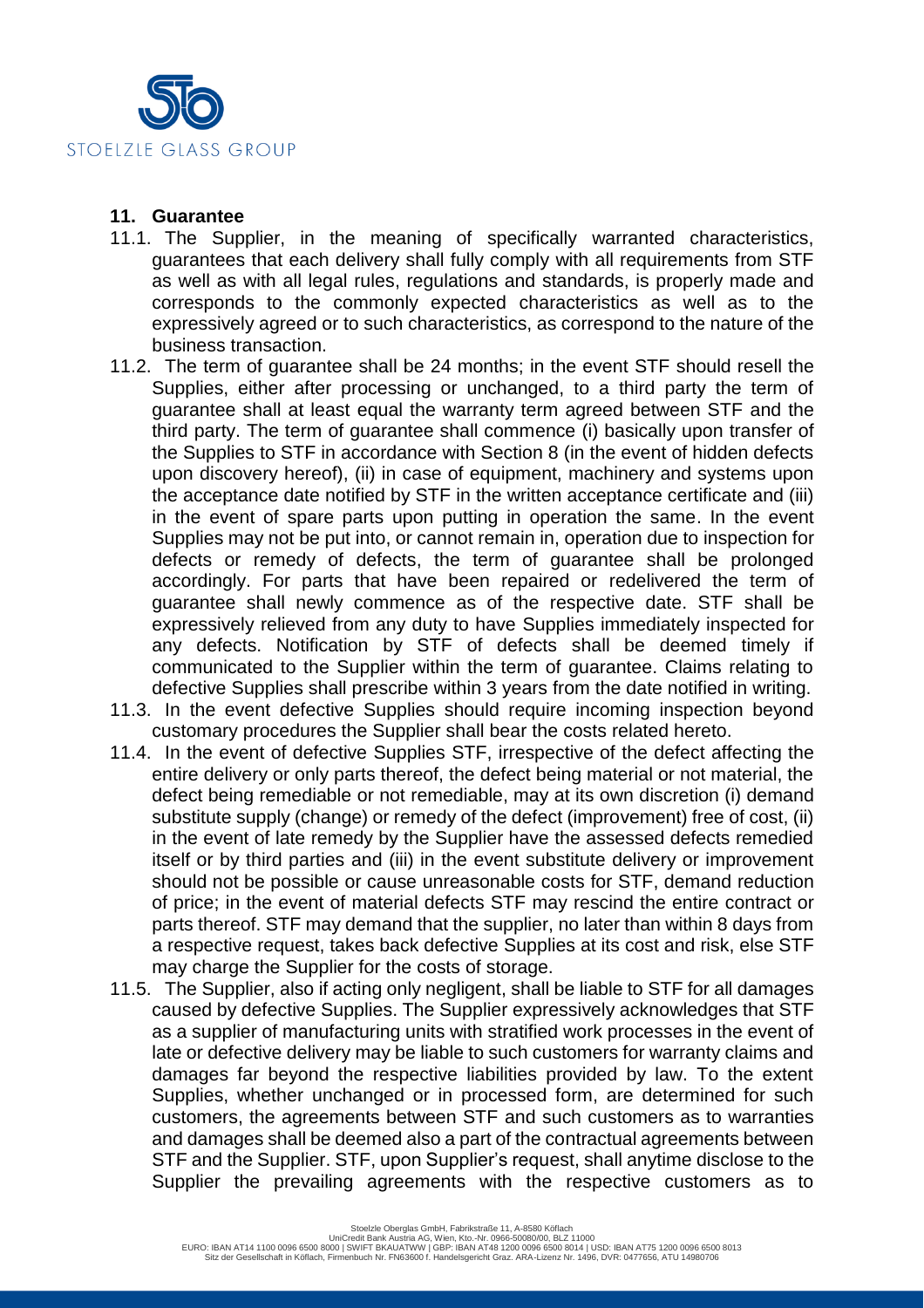

warranties and damages. The Supplier shall fully indemnify and hold harmless STF against any and all claims of such customers related to defective, late or else not order conform Supplies and waives all objections that such damages were not foreseeable.

11.6. The Supplier, no later than upon notification of dispatch, shall disclose in relation to each supply, all sub-suppliers, manufacturers and (as far as it regards imported products) the importers, in each case together with the name and the registered address of the respective company.

The Supplier is aware of the scope of business of STF. Even if STF should process the Supplies to a new product, such product must conform to the safety requirements that, upon use of the product, may reasonably be expected.

The Supplier shall immediately inform STF in writing, if the Supplies, due to compulsory law provisions or administrative orders, should not correspond to the safety as shall be required by the relevant product liability laws.

In the event the Supplier should be requested, in court or out of court, to pay damages (in particular, but not limited to, pursuant to the relevant product liability laws) the supplier shall immediately inform STF in writing.

In the event STF should be held liable due to any product liability laws

- the Supplier, else being liable for all damages, shall immediately deliver to STF all information and documentation that may be necessary or useful for evidencing the exemption from liability towards the damaged party;
- the Supplier shall be liable for all claims on recourse by STF pursuant to applicable product liability laws, including the cases where the Supplier is solely acting as importer or distributor of the products;
- the Supplier shall be liable pursuant to applicable product liability laws also for damages to property suffered by STF as an entrepreneur, whereby such liability may not be waived;
- STF, irrespective of contrary provisions by applicable product liability laws, may take recourse with the Supplier for any payment within 3 months from the date either such payment was made by STF or STF was condemned to such payment by valid and binding court judgement;
- the Supplier, irrespective of contrary provisions by applicable product liability laws, shall have the burden of proof that the Supplies were free of defects;
- the recourse of STF with the Supplier shall include also all legal fees and other expenditure related to the product liability case; and
- damages of, as well as recourse by, STF against the Supplier shall not be dependable upon notification by STF to the Supplier of the defect.

The Supplier shall always, upon respective request, provide for a sufficient insurance coverage pursuant to applicable product liability laws (a Supplier from abroad may provide for evidence of an insurance coverage of similar standard).

The Supplier shall always have insured with coverage to be agreed upon conclusion of the contract, else at reasonable coverage, all claims that STF and third parties may have due to product liability and shall provide STF upon request with respective evidence.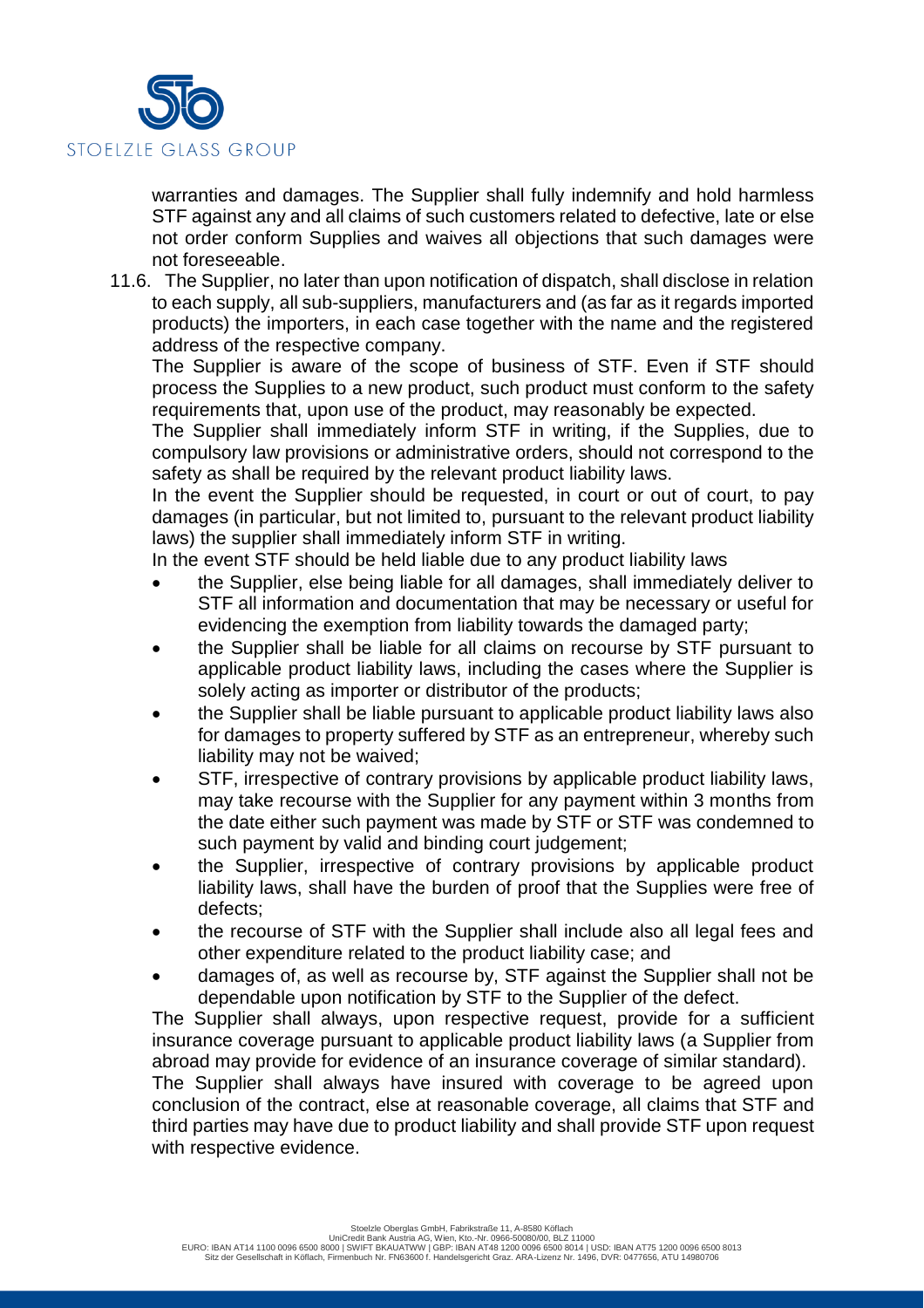

# **12. Documentation for Manufacture, Forms, Tools, Devices**

- 12.1.Samples, models, drawings, clichés and other expedients as well as forms, tools and devices, developed at the cost of STF and made available to the Supplier, shall remain free ownership of STF and shall be respectively marked. Drawings, without approval from STF, may neither be copied nor else disposed of. Such expedients and devices may solely be used for performance of the orders received from STF and may in particular not be disclosed or else made available to external third parties. Such expedients and devices shall be insured by the Supplier at replacement value and, upon completion of the order, be returned to STF free of cost and in proper condition, considering normal wear and tear. Any Supplier's rights of retention in that respect shall be excluded.
- 12.2.The Supplier warrants that neither the Supplies nor the acceptance, nor the use, nor any other disposal of the Supplies shall violate any third parties' intellectual property rights inland or abroad. The Supplier shall always fully indemnify and hold harmless STF from any third parties' claims in that respect. In the event the above warranty should prove to be incorrect, the Supplies shall be deemed defective and the remedies as agreed in Section 11 hereof shall apply.

# **13. Confidentiality**

13.1 Unless fulfilment of the order requires respective disclosure, the Supplier shall keep strictly confidential all issues relating to the order, the works connected thereto and the respective processes as well all related technical and commercial documentation and devices. Irrespective of its own continuing obligation, the supplier shall bind any third party, engaged by the Supplier in connection with the performance of the order, to same confidentiality obligations.

### **14. References, Data Protection**

- 14.1.Any references by the Supplier as to STF for advertising purposes shall require prior written approval from STF.
- 14.2.Upon order confirmation the Supplier agrees that STF may electronically process all personal data arrived in connection with the business transaction.

### **15. Place of Fulfilment, Applicable Law, Court Jurisdiction**

- 15.1.All deliveries and Supplies shall be fulfilled at the registered address of the ordering company of STF, where all present and future claims of STF relating to contracts with the Supplier shall be fulfilled.
- 15.2.All contracts between STF and the Supplier and all claims related thereto shall be governed by, and construed in accordance with, the substantive law applicable at the registered address of the ordering company of STF without regard to its conflict of law provisions. The UN Convention on Contracts for the International Sale of Goods shall be excluded.
- 15.3.All present and future claims relating to contracts with the Supplier shall be exclusively referred to the competent courts at the registered address of the ordering company of STF; provided, however, that STF may refer claims against the Supplier also to the competent courts at the Supplier's registered address. At the election of STF all disputes relating to contracts with the Supplier, by exclusion